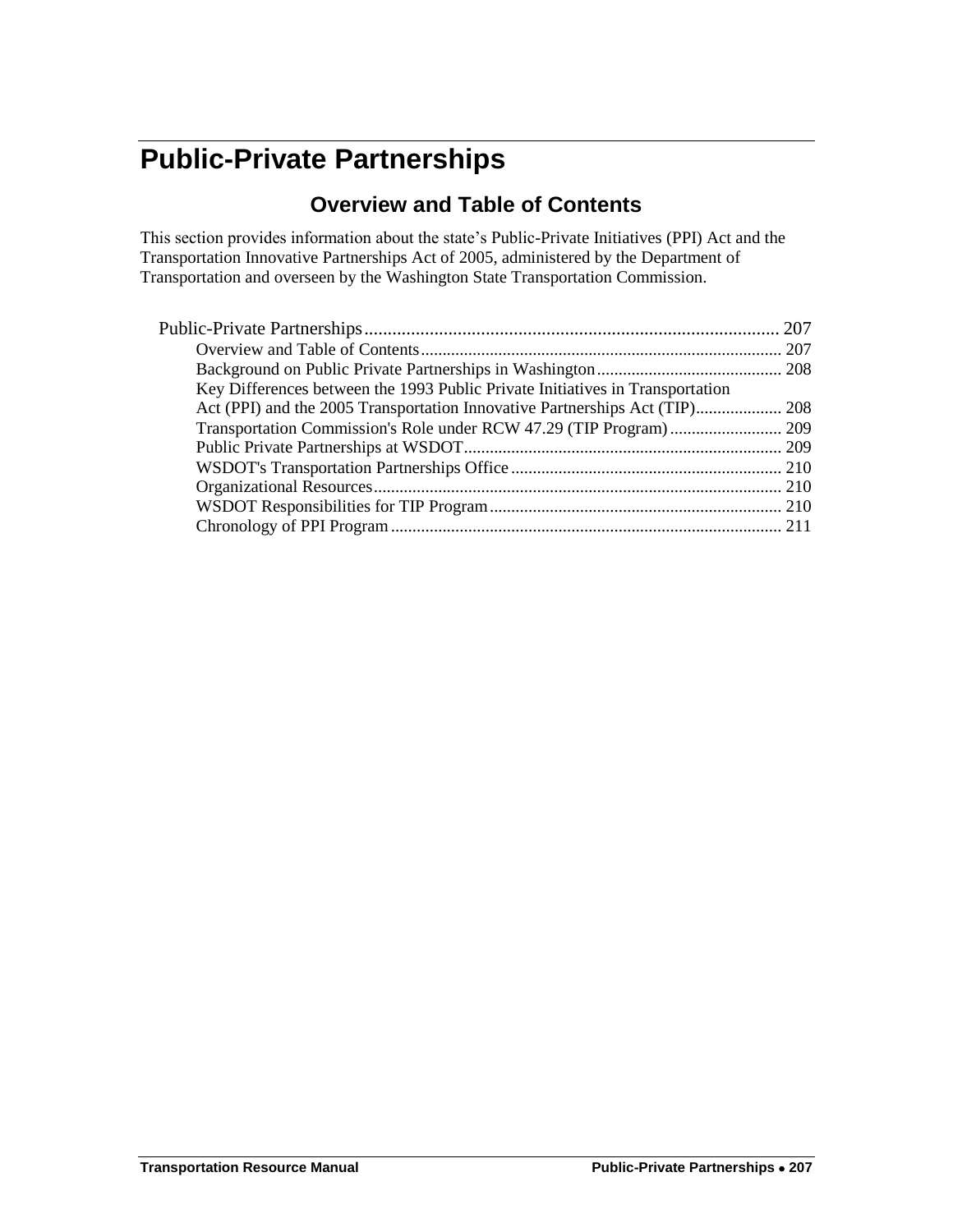## <span id="page-1-0"></span>**Background on Public Private Partnerships in Washington**

In 1993, Washington State enacted HB 1006 (codified as RCW 47.46), the Public-Private Initiatives in Transportation Act (PPIT, or better known as PPI). Washington was among the first states in the nation to pass such a law, along with Virginia and California. A new office was created within WSDOT to implement the law, and the Washington Transportation Commission was directed to oversee and approve all project agreements developed under the PPI program.

Due to controversies about the projects, only one among the original six authorized projects was constructed under the PPI program: the Tacoma Narrows Bridge toll facility. By the time the Tacoma Narrows Bridge was opened to traffic, several changes to the original PPI contract, including the financing structure and project approval process were made. In the end, the TNB project was delivered and considered a success.

As part of the final legislative package approving the Tacoma Narrows Bridge project, the Legislature directed the Legislative Transportation Committee to conduct a study of barriers to public-private partnerships in Washington State. As a result of this study, the Transportation Innovative Partnerships Act of 2005 was enacted (codified as Chapter 47.29 RCW). This law phased out the prior PPI Act that had resulted in the delivery of the Tacoma Narrows Bridge. The new law allowed transportation-related projects and programs of all modes to be eligible for development as a public private partnership under a new Transportation Innovative Partnership program (TIP).

The TIP program is currently administered by WSDOT and falls programmatically under WSDOT's Transportation Partnerships Office, but certain aspects of the TIP program are overseen by the Washington State Transportation Commission. Much like the original PPI law, the Commission retained final approval authority for any TIP project agreements negotiated between WSDOT and a private partner. The Commission was directed to enact administrative rules to carry out the TIP program.

In 2006, the Washington Transportation Commission formally adopted administrative rules for the Transportation Innovative Partnership Program. The program rules can be found at WAC 468-600.

#### <span id="page-1-1"></span>**Key Differences between the 1993 Public Private Initiatives in Transportation Act (PPI) and the 2005 Transportation Innovative Partnerships Act (TIP)**

The 2005 law (codified as Chapter 47.29 RCW) is different from the original 1993 PPI law in several respects. Some of the differences:

The 2005 TIP law

- Allows transportation-related projects and programs of all modes to be eligible for development as a public private partnership under the Transportation Innovative Partnership (TIP) program;
- Requires WSDOT to assess potential projects and, for those that demonstrate basic feasibility, public a registry of projects that the state intends to develop as public-private partnerships;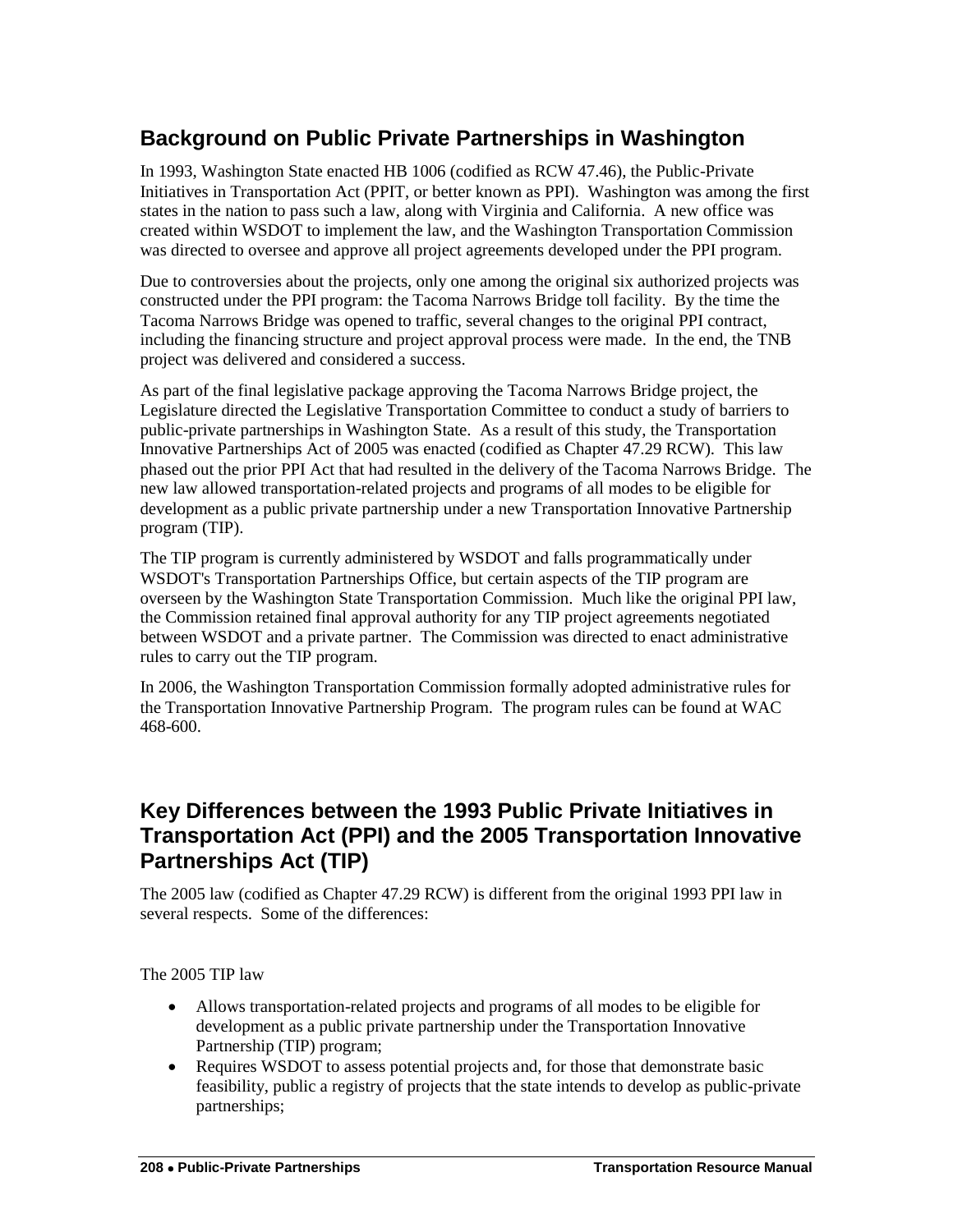- For transportation projects funded with toll revenues, any bonded indebtedness must be state-issued debt;
- Citizen advisory committees must be convened for projects that cost in excess of \$300 million, and a statutorily-prescribed evaluation panel and an expert review panel must be convened for all projects.

### <span id="page-2-0"></span>**Transportation Commission's Role under RCW 47.29 (TIP Program)**

As part of Washington State's transportation governance reform, the Transportation Commission's role in overseeing WSDOT has been reorganized. However, the Commission retained its authority to oversee certain aspects of project development under the TIP program. More specifically, the Commission is responsible for:

- Creating the administrative rules for how the TIP program will be administered;
- Ensuring that the competitive process for receiving, scoring, and selecting proposals complies with all rules and regulations;
- Establishing expert review panels where warranted (such as high-cost projects);
- Reviewing the terms of any proposed contracts and partnership agreements to insure that the State's interest has been protected; and ultimately
- Approving or rejecting negotiated agreements.

#### <span id="page-2-1"></span>**Public Private Partnerships at WSDOT**

It is important to note that "partnerships" between WSDOT and the private sector re evident throughout the agency, and in high numbers, without an external process of review and approval. Construed broadly, the term "partnerships" includes the relationship the agency has with private firms that provide project management, engineering, design, consulting and many other functions. Recent estimates show that 74% of WSDOT's highway construction work is contracted out to the private sector.

For the more narrow purposes of this report, "partnerships" are construed as non-toll road projects or services that WSDOT seeks to deliver in conjunction with the private sector and/or other agencies that are discretionary, but provide greater benefits to the public than if not undertaken at all. For example, a partnership to redevelop a ferry terminal with a private partner might be discretionary in that the basic rehabilitation needs could be met without private participation, but the benefits to the public that could be gained through a partnership (enhanced amenities, or financial contribution to the project) are greater than what WSDOT could achieve acting strictly on its own. This construct is useful to segregate the types of projects and activities that tend to fall under WSDOT's Transportation Partnerships Office, from those projects and activities that occur on a regular basis that are part and parcel of WSDOT's project and program.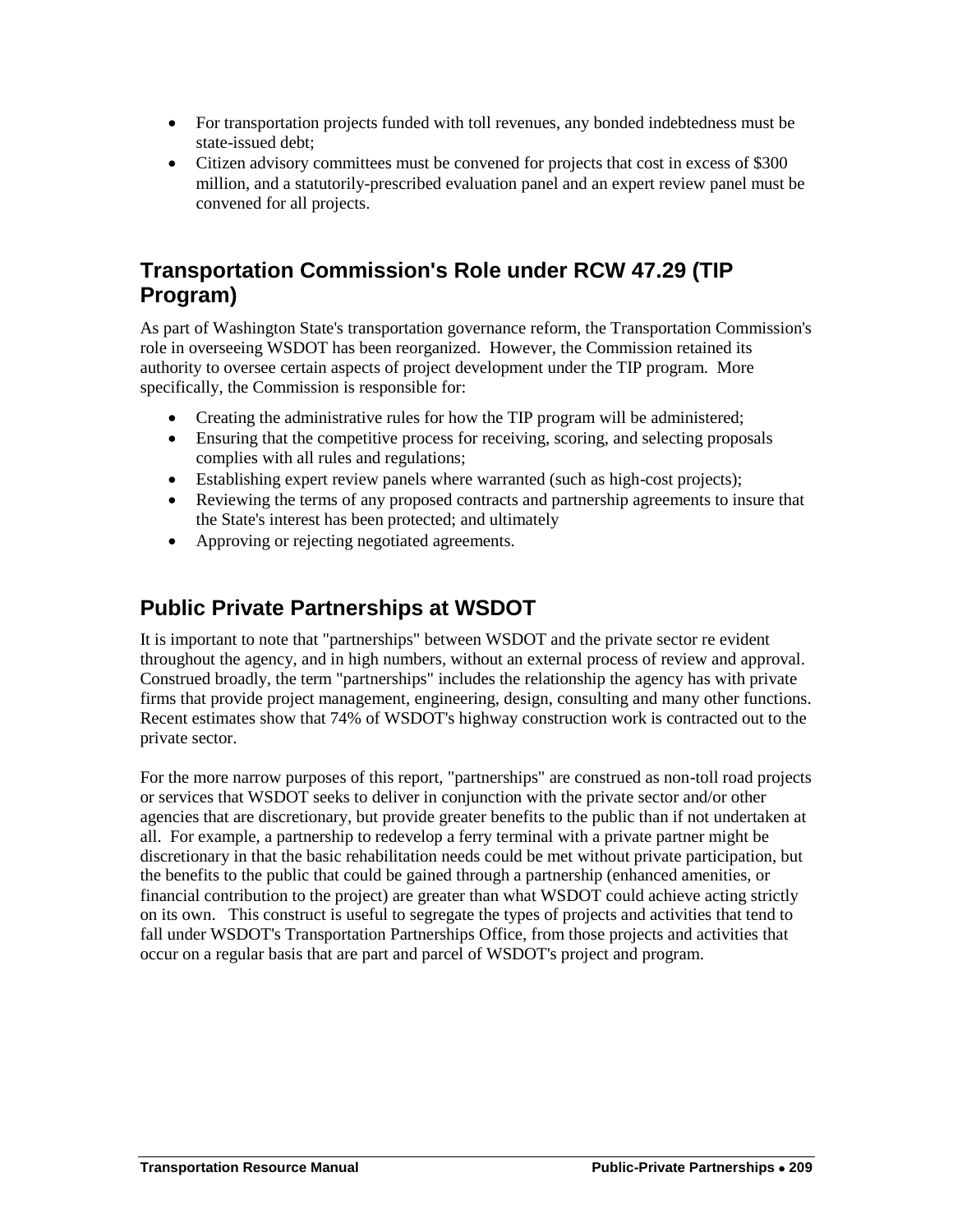# <span id="page-3-0"></span>**WSDOT's Transportation Partnerships Office**

WSDOT's Transportation Partnerships Office is the agency's focal point for engaging the private sector in unique public private partnerships that can help advance important transportation projects, programs, or policies. The Office seeks to combine or realign traditional roles of business and government in ways that result in projects that exceed what the parties could achieve if acting strictly within their traditional roles.

#### <span id="page-3-1"></span>**Organizational Resources**

The Transportation Partnerships Office is the smallest budgeted program (Program K) within WSDOT, with a two-year budget of approximately \$525,000 to fund professional staff and all program activities.

The Office carries out its activities under the Strategic Planning and Finance (SPF) Division of WSDOT. The SPF Division is overseen by the Chief Financial Officer for the agency, who in turn reports directly to the Secretary of Transportation.

Because of its very modest budget, the Transportation Partnerships Office relies on short-term, limited engagements with private consultants and contractors to conduct specialized research and due diligence of potential projects. Access to these specialists is limited to available funding earmarked for this purpose.

#### <span id="page-3-2"></span>**WSDOT Responsibilities for TIP Program**

A key responsibility of the Transportation Partnerships Office is to carry out the administrative functions and responsibilities of the TIP program. These tasks are more fully described in the TIP administrative rules, but generally include:

- Preliminary research and development of potential public private partnership projects;
- Selection of projects that WSDOT believes are good candidates for development ("solicited" projects, to be published in the TIP Program project registry);
- Preparation of required legal notices and solicitation documents to be issued after review and approval by the Commission;
- Participation in reviewing proposals for feasibility, negotiating the terms of proposals, and necessary agreements;
- Public involvement and community outreach; and
- Technical support during the Commission's review and deliberations.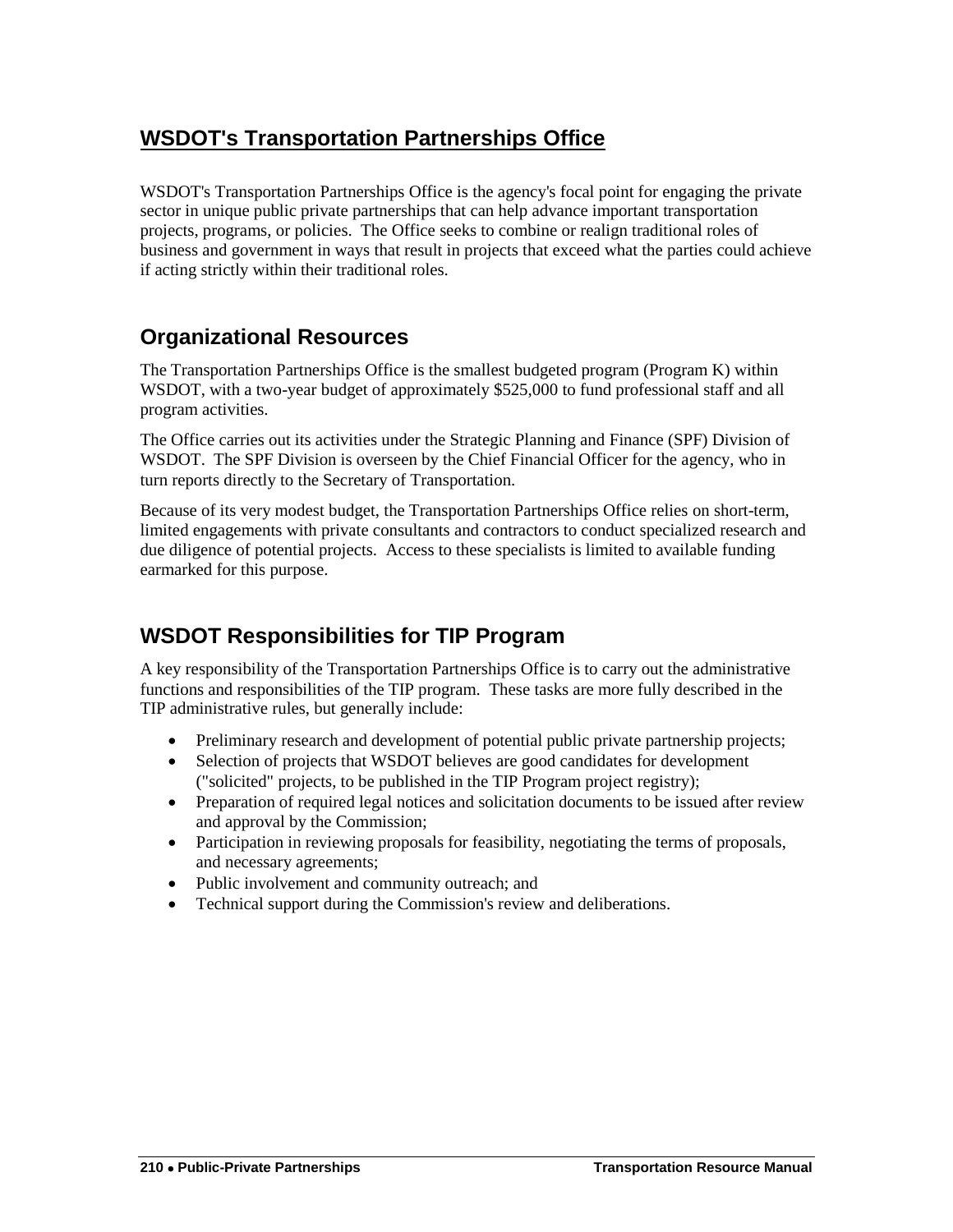#### **Chronology of PPI Program**

- <span id="page-4-0"></span>**1993** HB 1006, Public-Private Initiatives in Transportation (PPI), is enacted into law (RCW 47.46). A program is created within WSDOT to implement the law.
- **1994** WSDOT issued a Request for Proposals (RFP) inviting private firms to submit proposed projects for consideration. Fourteen project proposals were received. Six projects were selected and approved by the Transportation Commission for further consideration:
	- 1. SR 18 Corridor between I-5 and I-90
	- 2. SR 520 including the Evergreen Point Bridge
	- 3. Puget Sound Congestion Pricing project
	- 4. SR 522 from Woodinville to Monroe
	- 5. King County Park and Ride lot improvements
	- 6. SR 16/Tacoma Narrows Bridge

The SR 18 Corridor project was dropped from consideration due to lack of public involvement and support.

**1995** PPI law was amended to require WSDOT to conduct an advisory vote on projects that were challenged by petition of 5,000 signatures.

The Puget Sound Congestion Pricing project was dropped from consideration.

- **1996** PPI law amended to require legislative funding for environmental, engineering, and public involvement work before proposed projects could proceed. Only the Tacoma Narrows Bridge project received legislative appropriations. Therefore, SR 520 and SR 522 were dropped from further consideration.
- **1997** King County Park and Ride lot improvement proposal was dropped from consideration due to local funding concerns.

United Infrastructure of Washington (UIW), a joint venture of Bechtel Infrastructure and Kiewit Pacific, was selected as the project development and construction team for the SR 16 Tacoma Narrows Bridge (TNB) project. Included on the team, is the design-builder, Tacoma Narrows Constructors, also a joint-venture of Bechtel and Kiewit.

- **1998** The Legislature passed legislation to provide sales tax deferrals on construction of the TNB project; required the initial roundtrip toll to not exceed \$3; and to provide \$50 million state contribution to the project. The advisory vote was held, with 53 percent of the voters in the affected area favoring the project.
- **1999** The Legislature authorized the \$50 million state contribution. WSDOT entered into a contract with UIW to develop the project.
- **2000** The Governor approved \$800 million in privately-issued tax exempt financing for the TNB project. However, the State Supreme Court ruled that WSDOT lacked statutory authority to impose tolls to improve the existing Tacoma Narrows Bridge. In effect, this halted the project from advancing, as toll revenues collected from existing bridge users is required to fully finance construction of the new bridge.